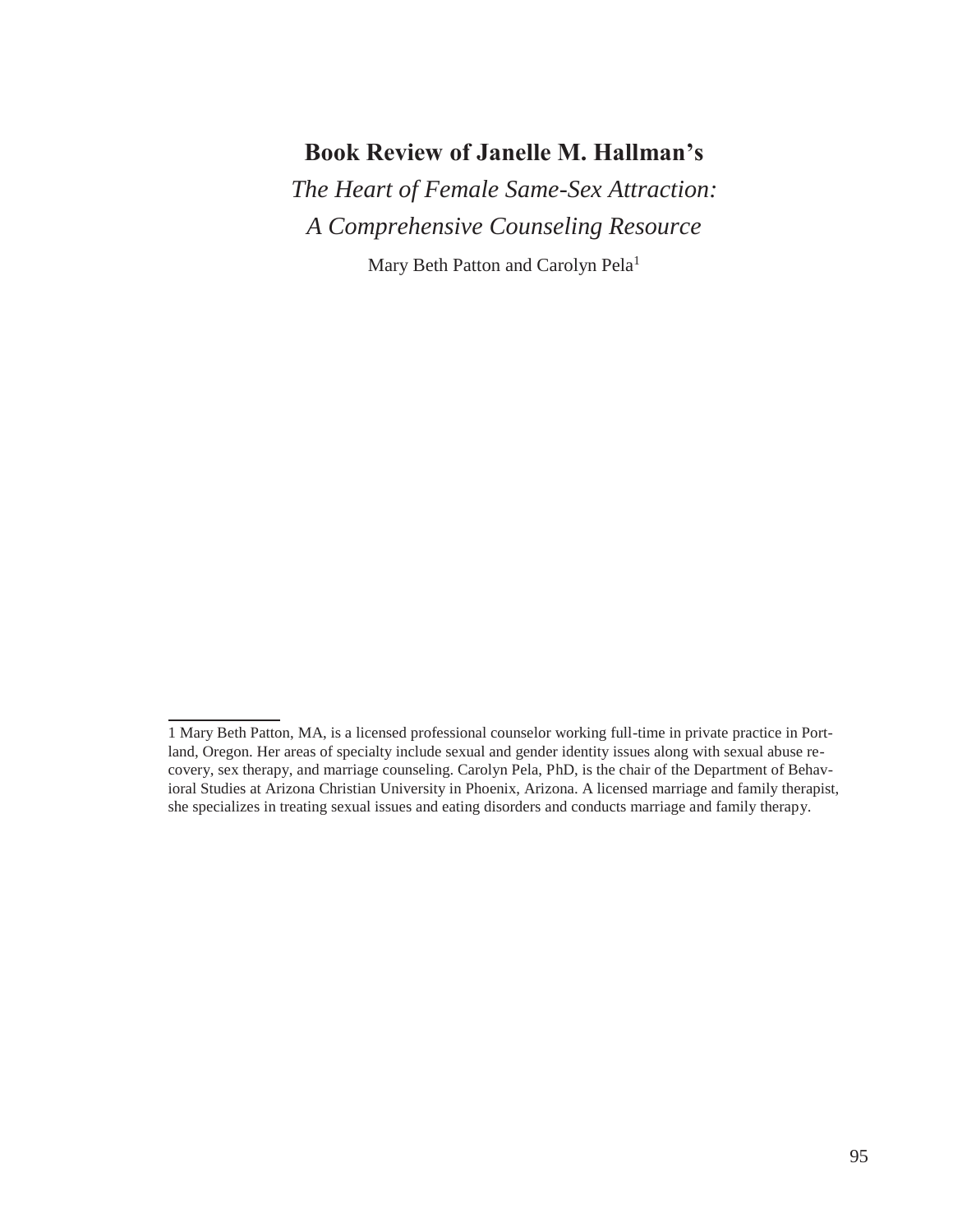# **Review of Janelle M. Hallman's** *The Heart of Female Same Sex Attraction: A Comprehensive Counseling Resource*

Janelle Hallman's *The Heart of Female Same Sex Attraction* (2008) is a bold work in a time when the very notion of the right to therapeutic self-determination for individuals dissatisfied with their same-sex attraction and behavior (SSA) is under attack. Hallman philosophically and practically demonstrates the importance of privileging the client's story and agenda. Between the lines of the text is her consistent claim to clients' rights to make their own choices and to walk their chosen therapeutic path. Further, she offers an alternative to practices that limit the client's agenda based on the therapist's personal values.

Hallman states that the book "is primarily intended for mental health professionals, educators, and pastoral-care counselors who are interested in clinical perspective on the issue" (p.12). Additionally, she recommends the book—especially chapters 3 through 5—for friends, family members, and women experiencing conflict with SSA.

Hallman is the first to critique her own book as she identifies possible limitations of her clinical perspectives and insights, specifically as they relate to the demographics and motivations of the women addressed in her book. Her clients are 25 to 55 years old, which eliminates adolescents and traditional college-aged women. Her clients are also dissatisfied with their same-sex feelings and behaviors and want to bring their experiences in line with their values. But because Hallman undergirds her work with mainstream philosophical principles and practices of psychotherapy, we believe other clinicians can generalize her insights and practices to SSA women from various backgrounds.

The text is organized in two main parts that are preceded by a prologue. Traditionally, readers often skip over the prologue in their rush to get to the "meat" of a book. In this case, however, the prologue is essential for understanding Hallman's foundational respect and valuing of her clients and her passion for helping this unique group of women. Hallman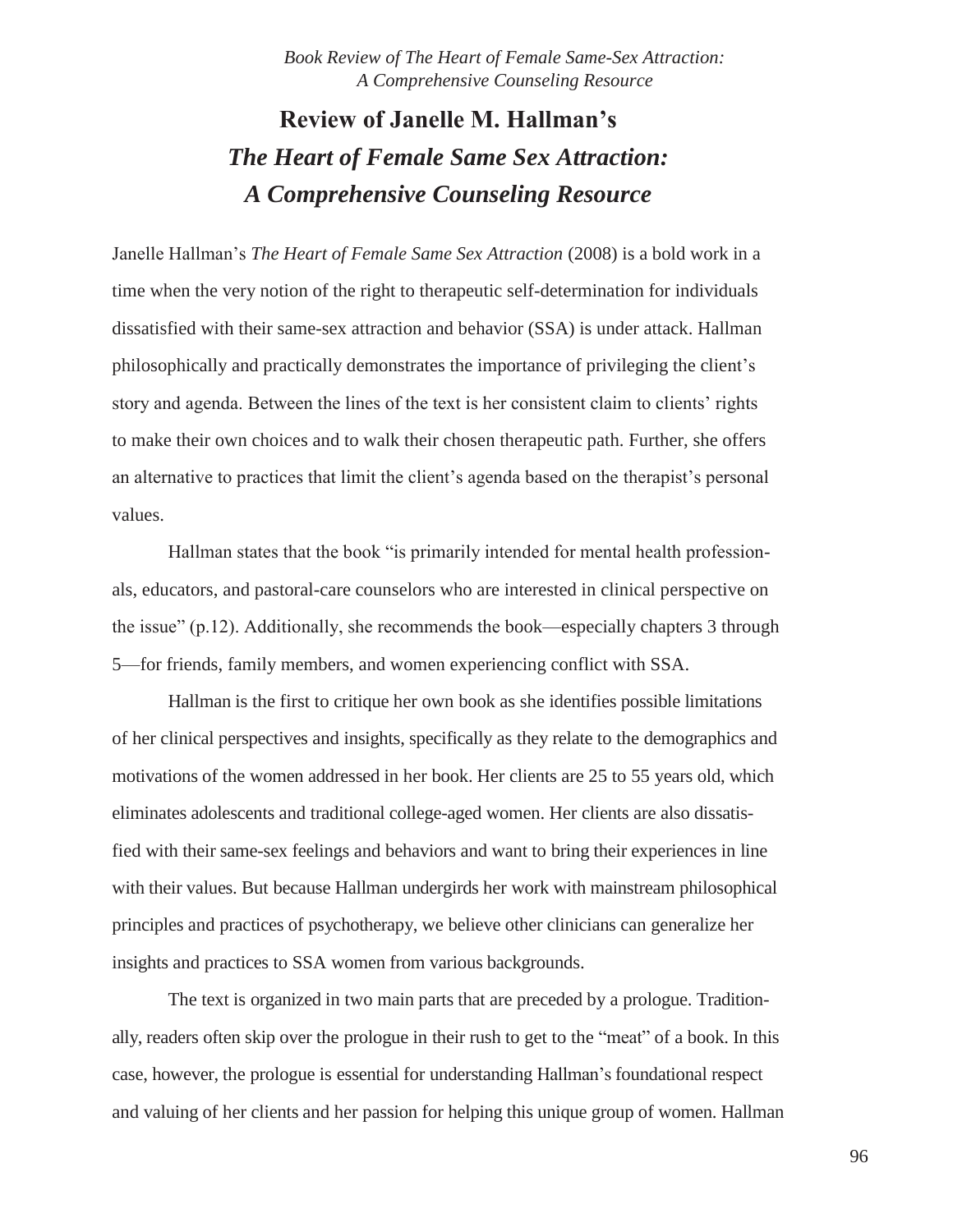pursued her education and credentialing specifically so she could help women with unwanted SSA. Further adding to her distinct perspective, Hallman holds an orthodox Judeo-Christian view of human sexuality. She explains that her view of the connection of gender and sexual identity is illustrative of humankind's reflection of God's image.

Part one (chapters 1–5) provides a background for Hallman's approach to helping women in conflict with their SSA by introducing ethical and philosophical considerations. A review of Hallman's approach counters the claims of those who characterize therapists willing to work with individuals with unwanted SSA as unethical or unorthodox. Her approach to psychotherapy is philosophically and strategically reflective of mainstream psychodynamic and humanistic therapies.

Chapter 1 reveals the importance of a respectful and nurturing relationship between therapist and client. It includes a detailed description of the need for safety and trust, which involves a woman's right to choose how she defines herself sexually. This can be difficult for some pastoral counselors, but Hallman identifies as essential the construction of a safe place where there is unconditional freedom to grow and heal. This is a crucial point: Unless a woman can freely choose (or not choose) the lesbian lifestyle without judgment by her therapist, her choice is not freely made. Many of the women that we as reviewers and that Hallman have worked with come from family backgrounds of rigidity and constraint. A therapist's predetermined treatment goal of renouncing or promoting acquiescence to SSA only replicates what many have experienced in their families of origin, and such treatment may cause additional injury. We agree wholeheartedly with Hallman: Practitioners must hold the outcome of therapy lightly, fully respecting the client's right to self-determination.

This first chapter also includes a discussion of the controversy over change versus immutability, including a description of sexual fluidity as not being synonymous with changeability. The importance of grasping the difference between fluidity and changeability is essential for women who may feel victimized and blamed for something over which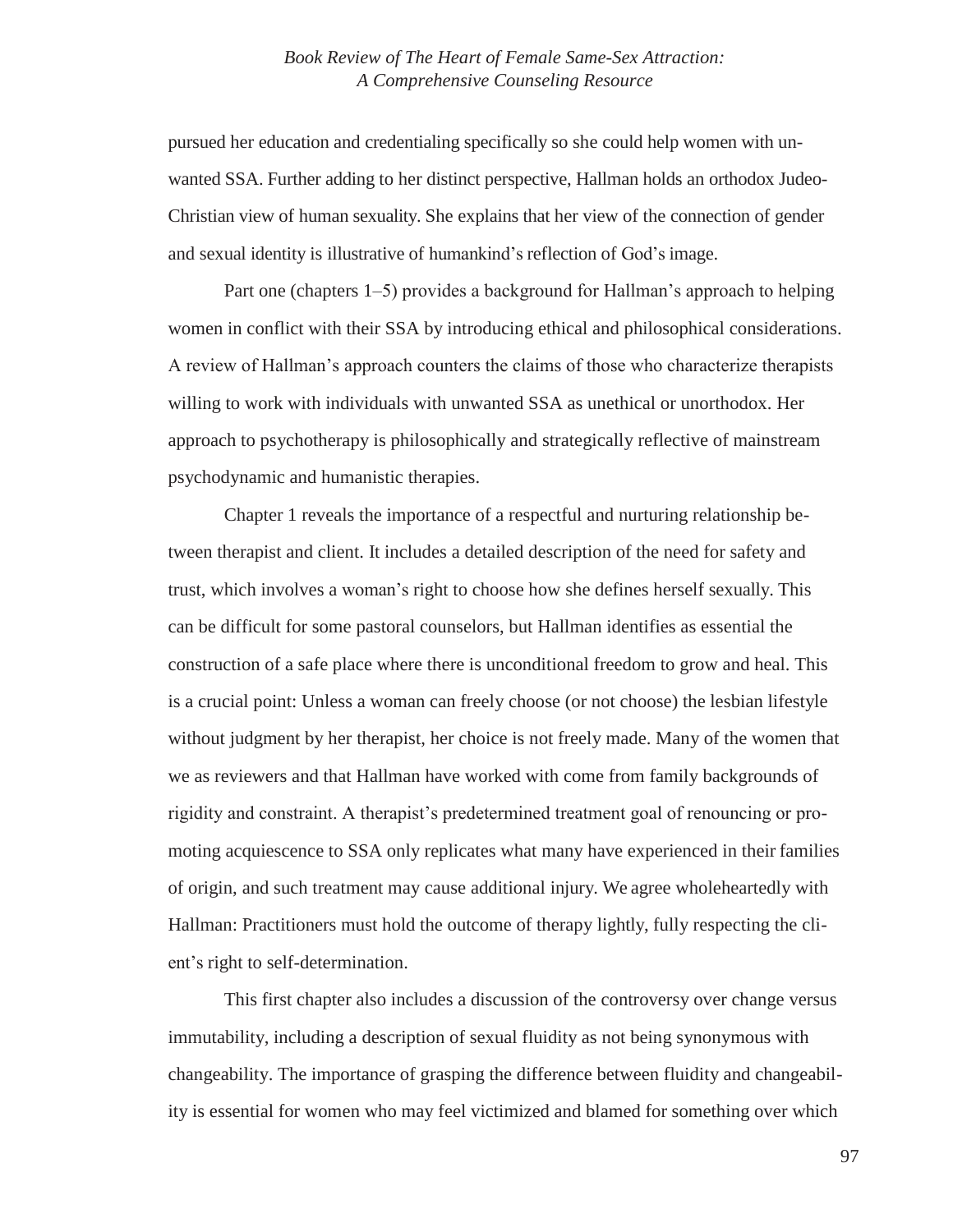they have little control. Hallman's discussion underscores the idea that the factors causing a woman to change her attraction are complex.

Chapter 1 continues with a discussion of the ethics of treatment by addressing the issue of whether an attempt to change can actually cause damage. Hallman carefully highlights research on the topic indicating the positive impact of sexual orientation changeeffort (SOCE) therapy; she also offers a bulleted list reminding the reader of standards of ethical practice (p. 31). It should be noted that this list of ethical practice standards applies to the practice of most therapists and their therapeutic goals with most clients, regardless of a client's presenting concerns. The research Hallman presents clearly indicates that with standard ethical practice and sufficient sensitivity to the needs of the woman she is likely to experience benefits, regardless of the degree of change inattraction.

Chapter 2 builds on the first chapter's discussion of ethical practice by emphasizing the importance of a therapist's professional competency. This chapter highlights Hallman's knowledge and insights related to working with this unique population that can come only through extensive experience. Hallman lists the empathic concerns that a therapist must fully grasp when working with these women, who commonly experience a depth of loneliness and shame, live in fear of themselves, sense more love and acceptance from gay or nonreligious friends than from religious friends and family, seem to lack the freedom to talk, and perceive an expectation to change "overnight."

Hallman cautions therapists against using a stance of "professional" detachment, arguing that it may be detrimental to the therapeutic relationship. She contends that the client, but not the therapist, may detach. This application of a traditional object relations approach continues throughout the book. Hallman includes several developmental trajectories of SSA as viewed from an object relations perspective. The use of orthodox psychotherapeutic approaches further communicates her concern for ethical practice, reminding the reader that ethical SOCE therapy is simply the professional application of standard therapeutic strategies.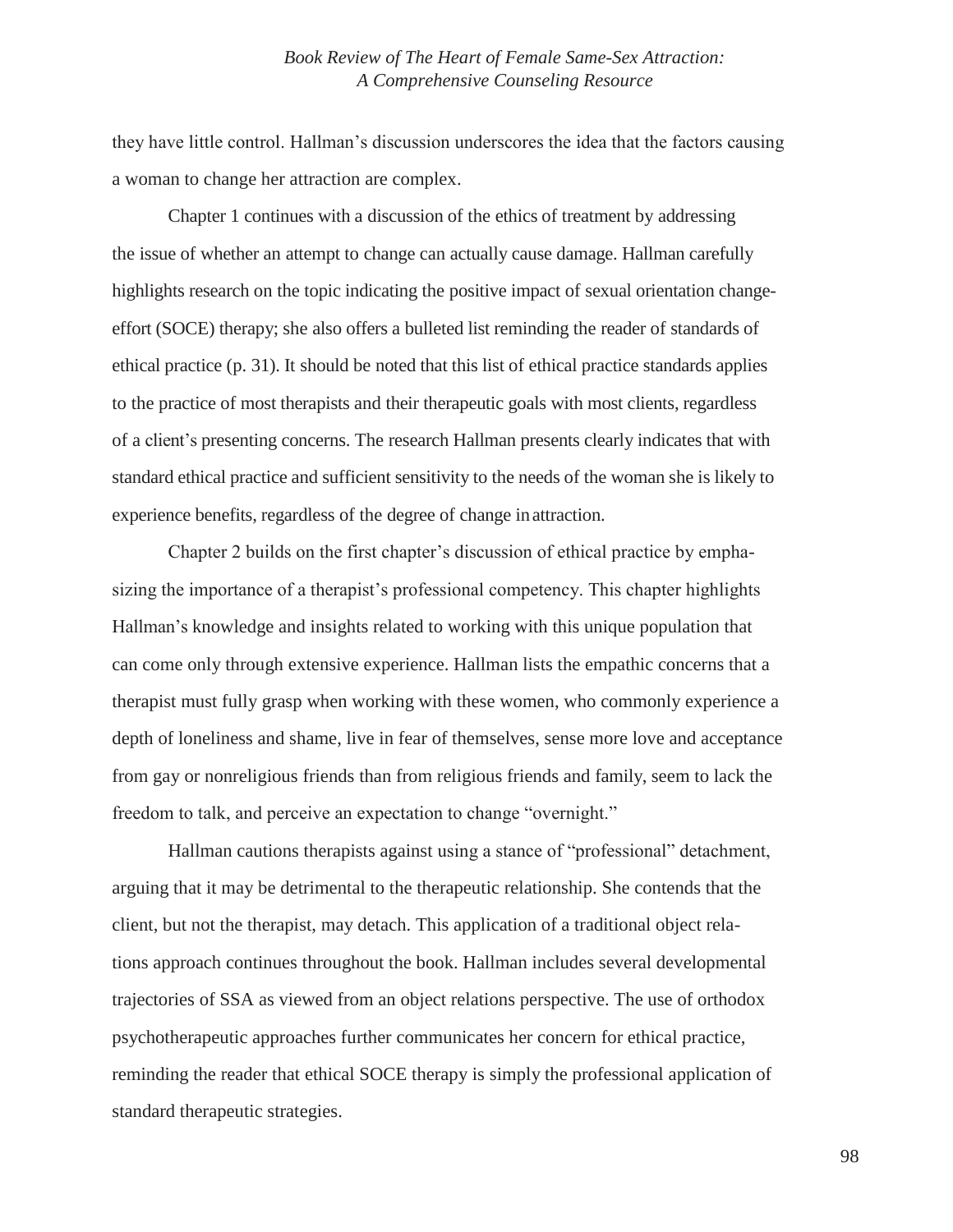Chapters 3 to 5 provide a good introduction to the developmental issues surrounding SSA, so we suggest that our clients focus on these three chapters. Chapter 3 examines the nature versus nurture issue and states that "who we are directly affects how we perceive and process our worlds" (p. 51). The author discusses the significance of biology in determining SSA, describing these components as hormonal, neurological, genetic, or inborn personality characteristics or traits. Using existing research, Hallman comes to the same conclusion as the American Psychological Association (2008, p. 2), explaining that biology and environment each influence sexual orientation but that the exact role of biology is inconclusive.

Addressing biological influences, Hallman lists the common personality characteristics she has observed in women with SSA (pp. 54–55):

- Above-average intelligence
- Profound sensitivity and attunement to other people and relational dynamics
- Curiosity and sharp observation
- Gender-nonconforming abilities and interests
- Innate sense of justice
- Talent and far-reaching creativity
- High level of energy
- Adventurousness
- Athleticism

Concerning the influence of nurture, chapter 3 describes four developmental processes that are often compromised in women with SSA: attachment, formation of the self, gender identity, and socialization. Hallman states, "Typical in the history of women with SSA are interferences, stressors or failures in their most primal attachments, often arising at birth and continuing throughout childhood" (p. 57). Examples of the events that cause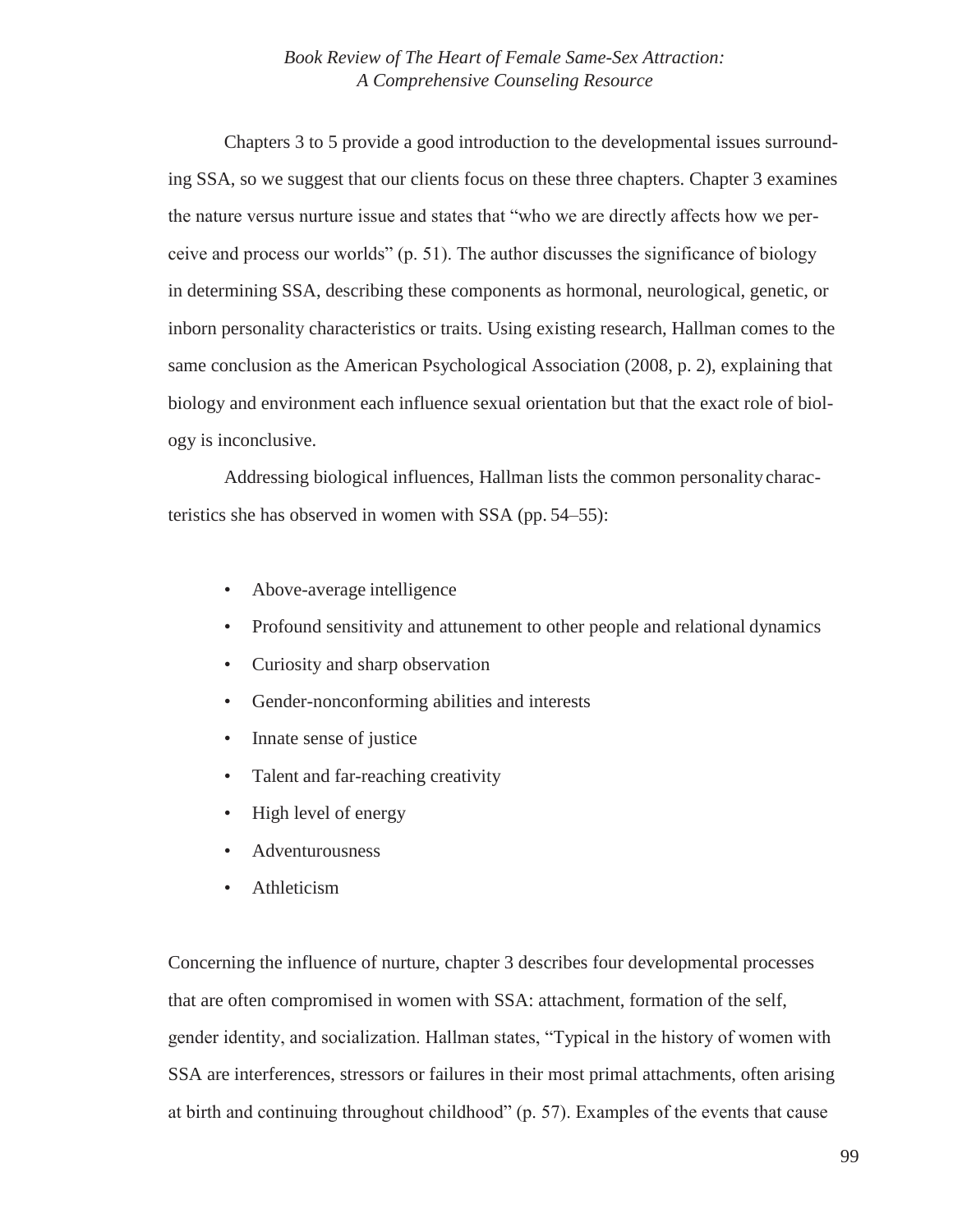a daughter's defensive detachment include birth and postnatal complications, maternal deficits, abuse, or abandonment. Hallman has significantly broadened the classic "reasons why" and taken much of the blame off mothers for the development of SSA, which we consider a major contribution of her work. The author's insight and compassion allow her to see beyond typical explanations and help us to see with new eyes the complex and delicate dance of attunement between mother and daughter. The chapter's discussion of the interplay between biology and environment is accessible to clients, and reading this chapter often leads to further self-acceptance and reduction of shame.

Chapter 4 continues to address the developmental losses of women struggling with SSA. Hallman clearly but respectfully describes a girl lost in confusion who has settled for a re-created self rather than her true self. Hallman lists a variety of losses and disappointments that may be added to the young woman's gender nonconformity, creating even greater confusion. These losses may come from an over-identification with her father, trauma, sexual abuse, too few childhood girlfriends, same-sex admiration, the shock of puberty, a disparaging self and body image, and disappointing or negative encounters with young men. Such experiences may leave the young woman vulnerable, and she may eventually attempt to compensate by developing dependent relationships with other women.

While chapter 4 sets the stage, chapter 5 continues the story as the young woman begins "looking for home" (p. 98). Hallman's simple way of describing emotional dependency in women within same-sex relationships is to say that the woman is "depending on you for me" (p. 98). Hallman presents the complications of emotional dependency using the voices of the women she has worked with, and her respectful insight into this dilemma clarifies what she and we believe to be the core of female SSA.

Part two (chapters 6–12) continues to emphasize the author's collaborative approach and the priority she gives to the client's agenda. Hallman successfully balances the tension between psychodynamic developmental themes, profiles, and techniques with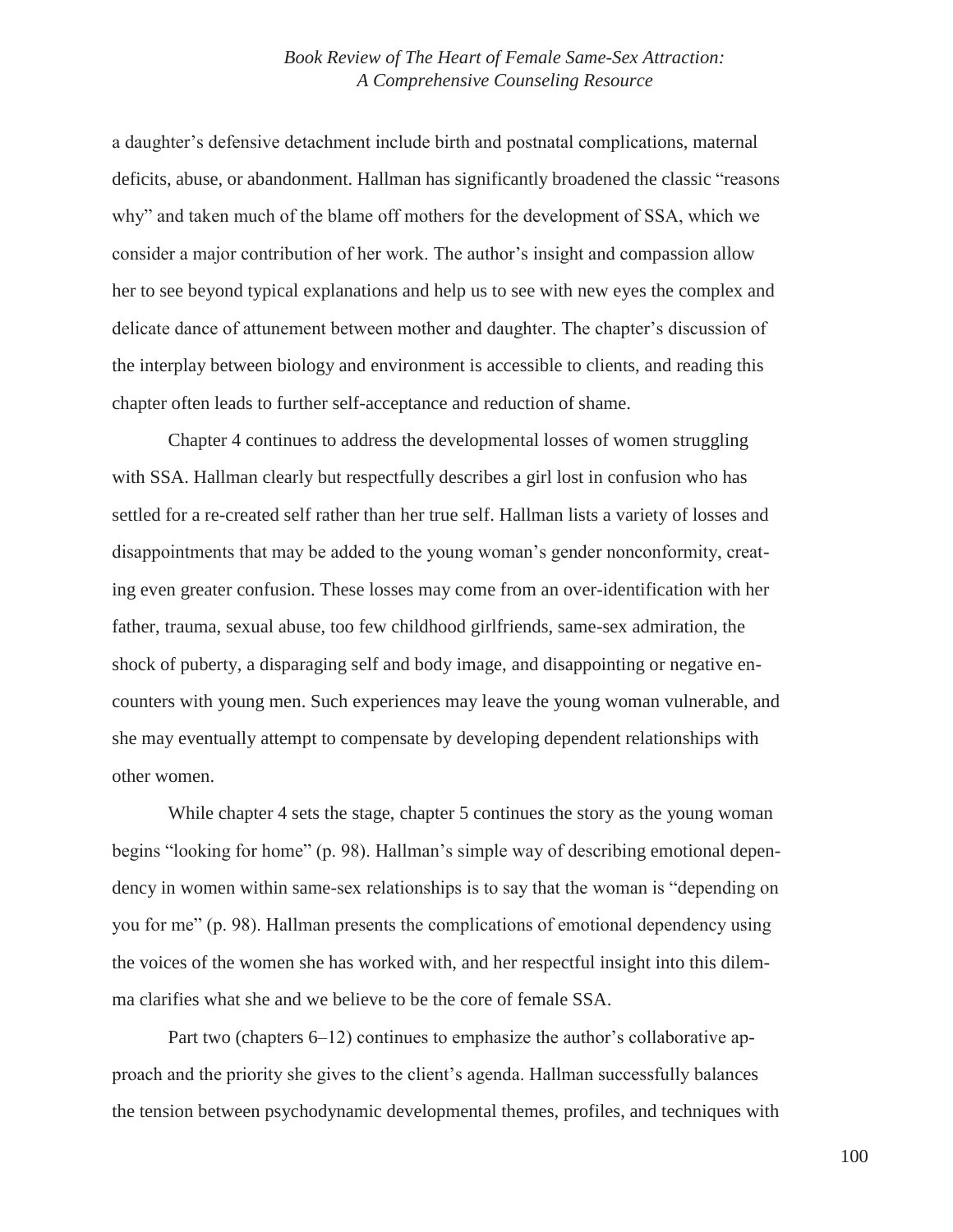the call to see each woman as unique. The therapeutic practices of empathizing, valuing, and being genuine with the client also give evidence of a traditional humanistic approach.

Hallman's consistent use of orthodox practice is important. Some popular and academic media propagate misinformation about SOCE therapy, presenting it as a unique set of unorthodox practices. Part one clearly refutes this view as Hallman lays a foundation of ethical, mainstream therapeutic philosophies; Part two builds on this foundation, describing a therapeutic approach grounded in the traditions of classical psychotherapies.

Chapter 6 identifies four stages of therapy: formation, transformation, integration, and consolidation/maturity. Hallman contends that therapeutic attachment, which involves building trust and empathy, is not a one-time event but happens repeatedly throughout the therapeutic process. Unconditional acceptance is a theme of this chapter, particularly as it relates to the client's same-sex feelings and behaviors, her same-sex partner, and her goals for therapy. This modeling of acceptance is essential for helping the client become able to practice "radical self-acceptance" (p. 124).

Chapter 7 describes the process of attunement and attachment with clarity and grace. The detailed explanations present the intellectual as well as emotional process for both therapist and client. Hallman expresses the clear view that acceptance of the client includes acceptance of her survival strategies. This expression of the head-heart connection resonates with us as the ideal example of what it is like to do this work.

Chapter 8 describes a variety of personality profiles of women struggling with SSA that provide a starting place for the practitioner without pigeonholing the client into a single "type" of personality. Without exception, our clients have identified with a combination of profiles. If the book had been longer, it may have been helpful to increase the number of profiles presented.

Chapter 9 underscores Hallman's practice of concurrently providing nurture and challenge to her clients. She presents the importance of the additive structure of validating techniques and posture while simultaneously providing insight into identifying and dis-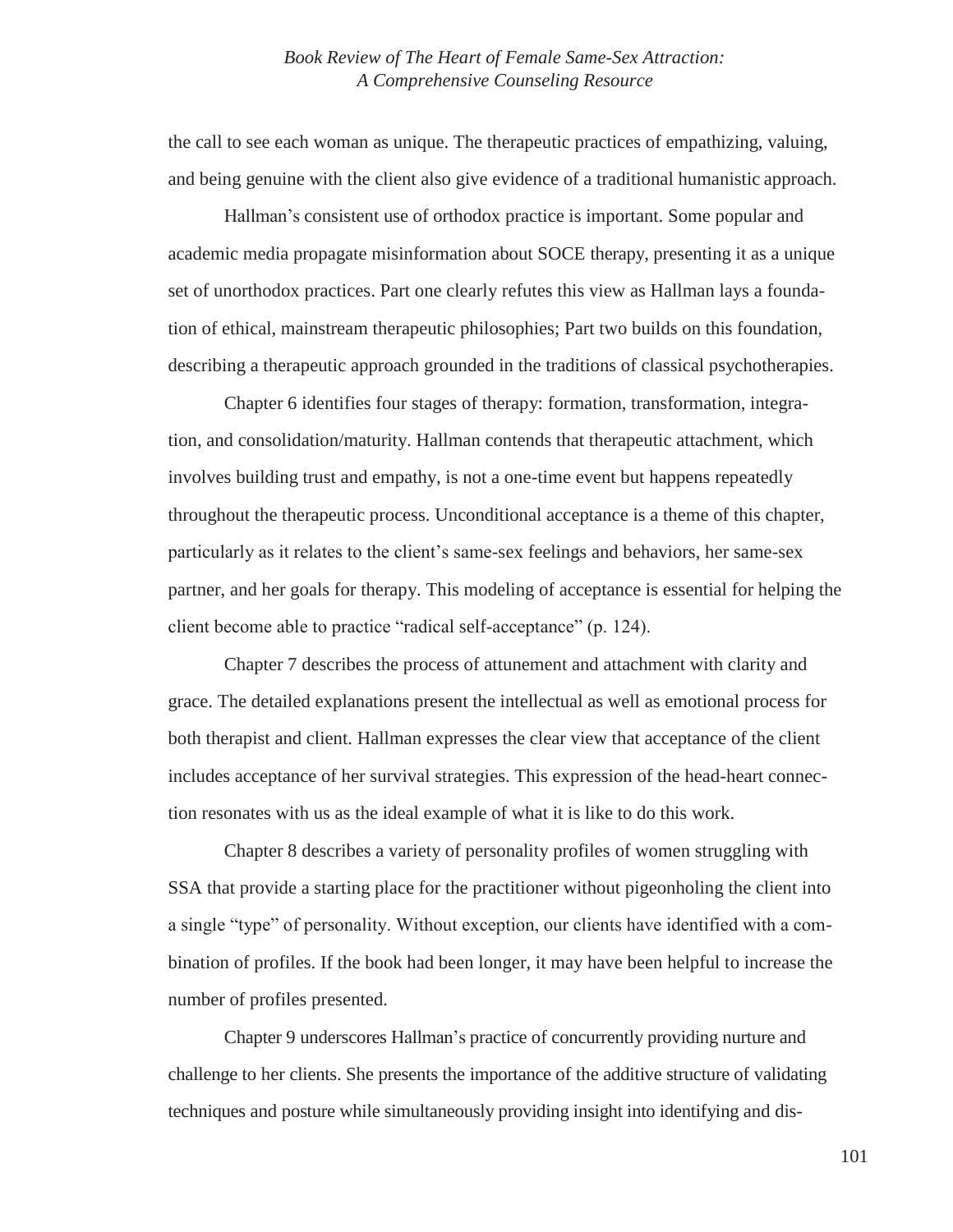mantling the negative core beliefs. This chapter clearly paints the picture of a child devoid of feeling, blaming herself and moving into self-hatred because basic needs went unmet. Hallman describes the need to help clients face the false self and give up defenses—such as self-defeating and self-protective behaviors—allowing them to receive from others and experience the fulfillment of their unmet needs. She includes a detailed description of the progression of defensive attachment commonly found in women with SSA.

In chapter 10, Hallman highlights some of the challenges clients face, such as identifying and facing infatuation while staying present in relationships. She describes teaching clients how to make friends with women while understanding and dismantling the motivations behind the sexualization of these friendships. She walks the reader through the client's process of ending enmeshment, beginning differentiation, and putting to rest the need to caretake. Hallman states that this is a time for the client to

openly discuss her struggle with God and general ambivalence and confusion with respect to her future and future choices. ......She will need the freedom to openly and frankly discuss her same-sex longings and her specific same-sex attraction and behaviors. ......At this stage of therapy my client may need the freedom to integrate and openly proclaim a lesbian identity, even as she makes decisions about ending a present relationship or foregoing a new relationship. This does not dismay me.  $(p. 210)$ 

We are glad that she states this so strongly. Allowing the client the right to self-determination is crucial to the woman's individuation process.

Chapter 11 explores transference and counter-transference and focuses the therapist's experiences. Hallman lists common feeling states of therapists who are experiencing counter-transference, including severe anxiety, helplessness, inadequacy, defensiveness, anger, feeling guarded or violated, a fear of engulfment, and exhaustion. We suspect that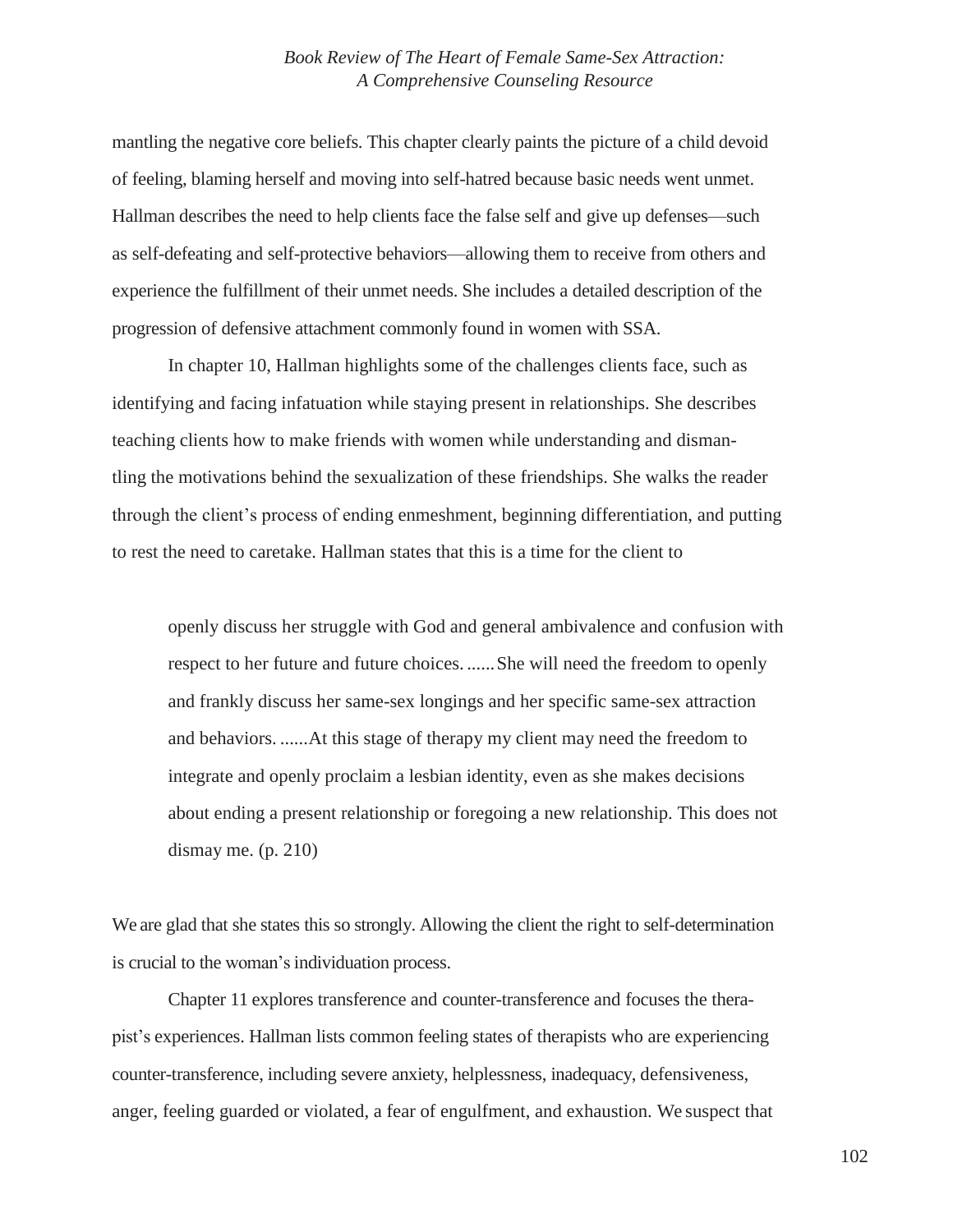therapists who are successful with this population may be more sensitively wired and especially attuned to their clients. If so, it may be necessary to restrict the number of SSA clients that a therapist sees in order to avoid "burnout."

Chapter 11 continues by addressing the client's experience of transference, projection, and regression. If a client expresses romantic feelings or attraction to the therapist, Hallman coaches the therapist to show no shock or surprise, to validate the client's feelings, to reassure the client that the relationship will not terminate, and to assure the client that the therapist will maintain appropriate boundaries. Hallman follows this with a warning to avoid sexual involvement with the client. While this should be assumed, we have had more than one client present with a history of betrayal through seduction by a female therapist. Overall, the client's experience of therapeutic attachment typically leaves her with new vulnerabilities for which she needs both protection and nurturing.

In chapter 12, Hallman suggests a myriad of ways to affirm the feminine and challenge the misogyny within. With her usual theme of patience and respect, she discusses the splitting or burying of the feminine identity and the hatred of the feminine that many of her clients experience. She cautions that this may be a significantly threatening process for many clients and encourages therapists to understand that some clients will never accept the challenge of embracing the feminine. At the same time, Hallman does not soft sell the harm experienced by women who maintain and even nurture this self-hatred. She challenges misogynist presuppositions that her clients bring to the conversation and in her final argument ultimately returns to her view of woman as God's image-bearer.

Chapter 13 wraps up the book with a discussion of closure by first asking the question, "What about men?" Echoing the consistent theme of respect for the client's process and the acknowledgment of each woman's unique history and agenda, the author warns that not all women's therapy will result in heterosexual attraction or even the desire to pursue relationships with men. The core of the chapter identifies specific challenges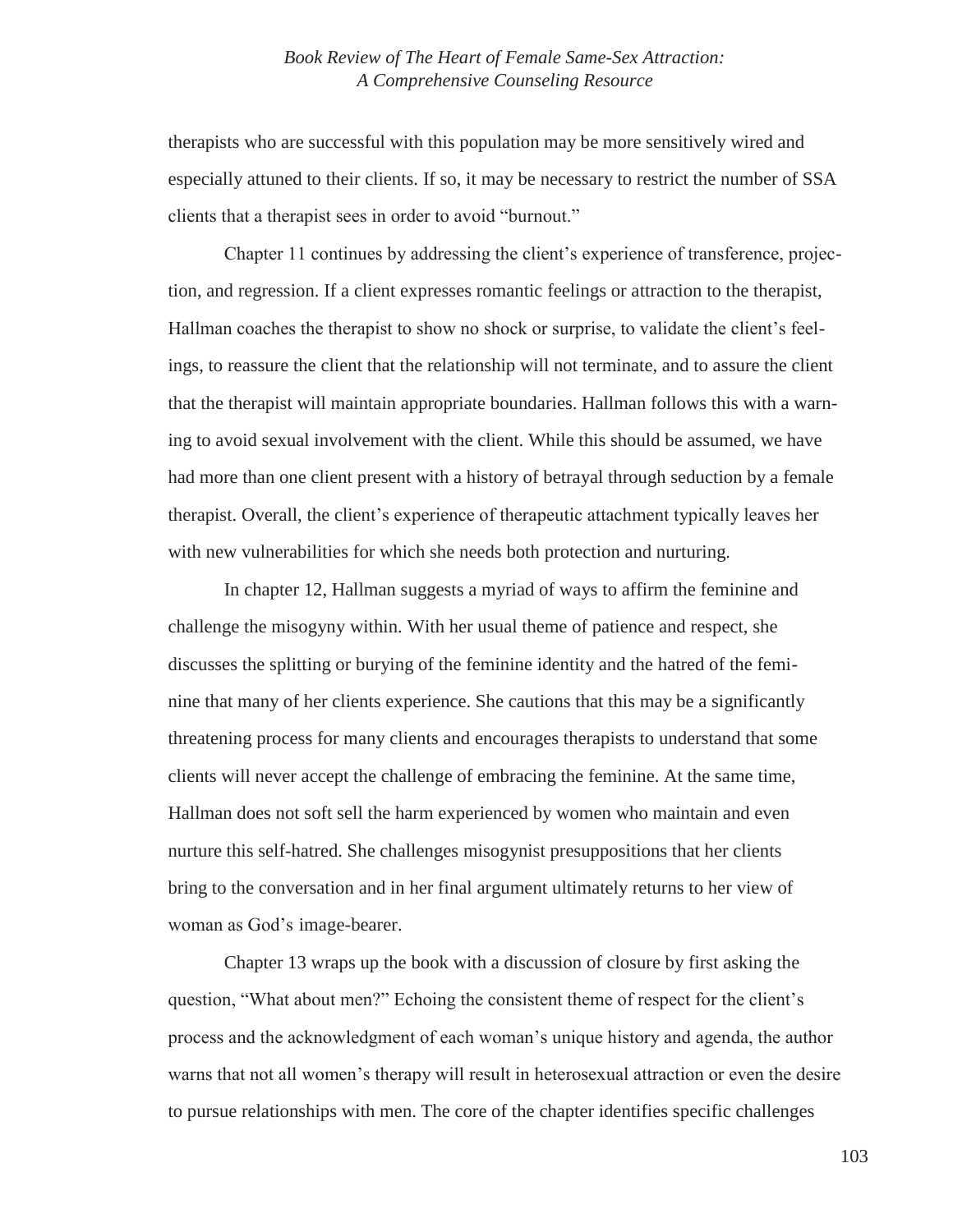her clients often have in relating to men. Hallman finishes the chapter by offering strategies for successful termination.

As stated earlier, Hallman includes in the book's intended audience women in conflict with their SSA, their friends, and their family members. However, many of our clients who have read the whole book describe feeling overwhelmed by it and indicate their belief that therapists are the targeted audience. As a result of that fairly universal reaction, we now generally recommend that they read only the more client-friendly chapters 3 through 5.

Hallman's inclusion of the Theophostic prayer ministry approach (p. 255) is out of place in this otherwise theoretically well-grounded book. She mentions the approach in passing and without explanation as a method for dealing with trauma. Though this approach has not been researched adequately, it is included in the same sentence with the well-researched EMDR (Eye Movement Desensitization and Reprocessing) method, suggesting that they share similar credibility.

This book was well named—*The Heart of Female Same-Sex Attraction*. While providing much information, explanation, and direction, the most important aspect—the heart of these women—is captured with authenticity and clarity. The book is a beautiful treatise on how to work with any client who is reluctant, passive, defensive, or avoidant. Hallman shows clinicians how to navigate the difficulties of the initial relationship, build trust, and move forward with dignity and purpose.

A significant element that sets this book apart from others is the use of the women's own voices and the knowledge Hallman brings as a therapist who has in-depth experience working with this population. The dialogues, explanations, and understanding that come from Hallman's insight and discussion of her clients are invaluable. Hallman's respect for the dignity of each woman and her profound understanding of the human condition makes this book a work of art.

While there are more resources available now for guiding therapists who work with conflicted SSA clients than there were just ten years ago, many of these resources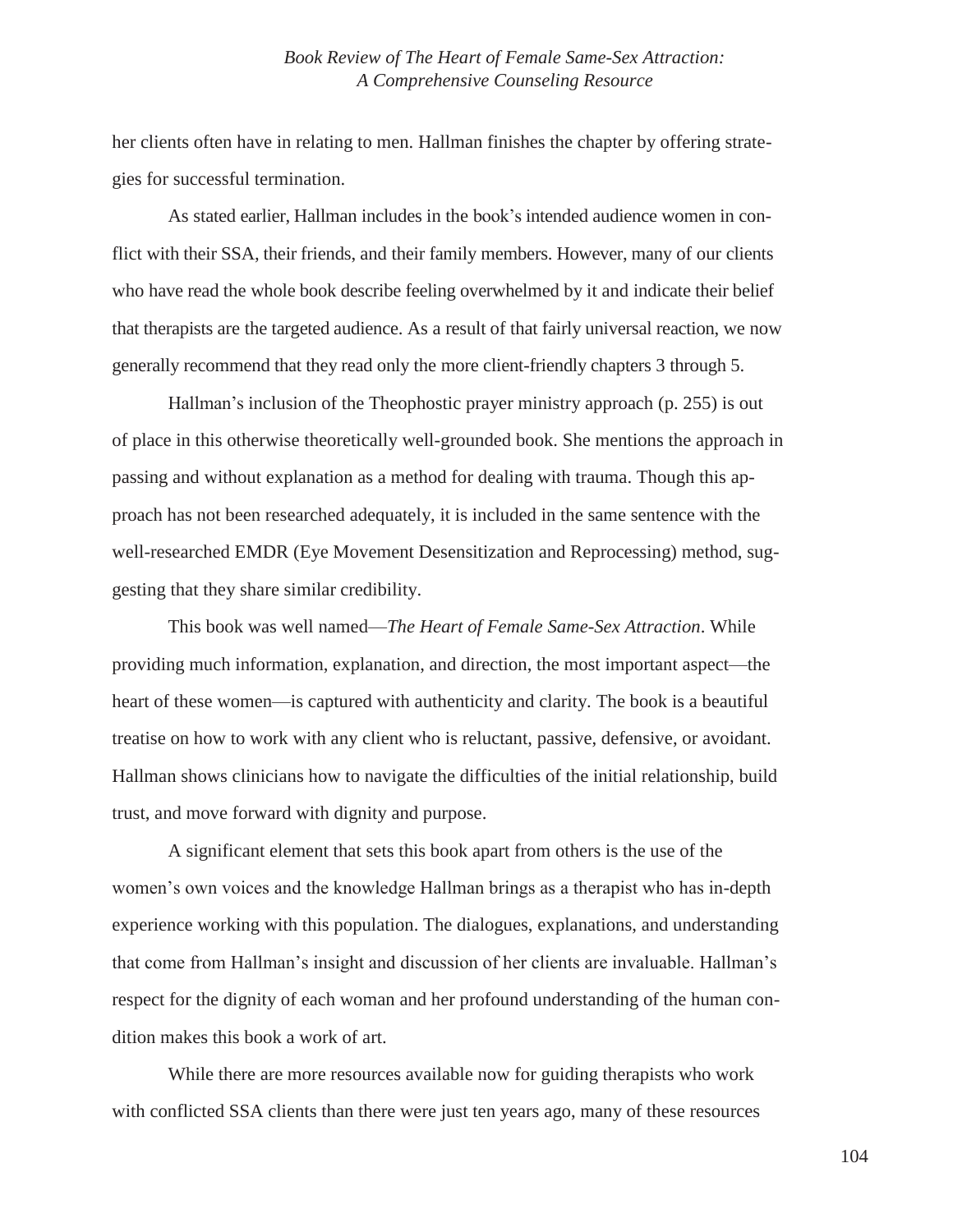are primarily, and often exclusively, focused on helping men. Others address only limited aspects of the therapeutic process. Janelle Hallman's *The Heart of Female Same Sex Attraction: A Comprehensive Counseling Resource* is unique as a single-authored, comprehensive resource for therapists who want to understand developmental issues and therapeutic strategies for helping women who experience SSA.